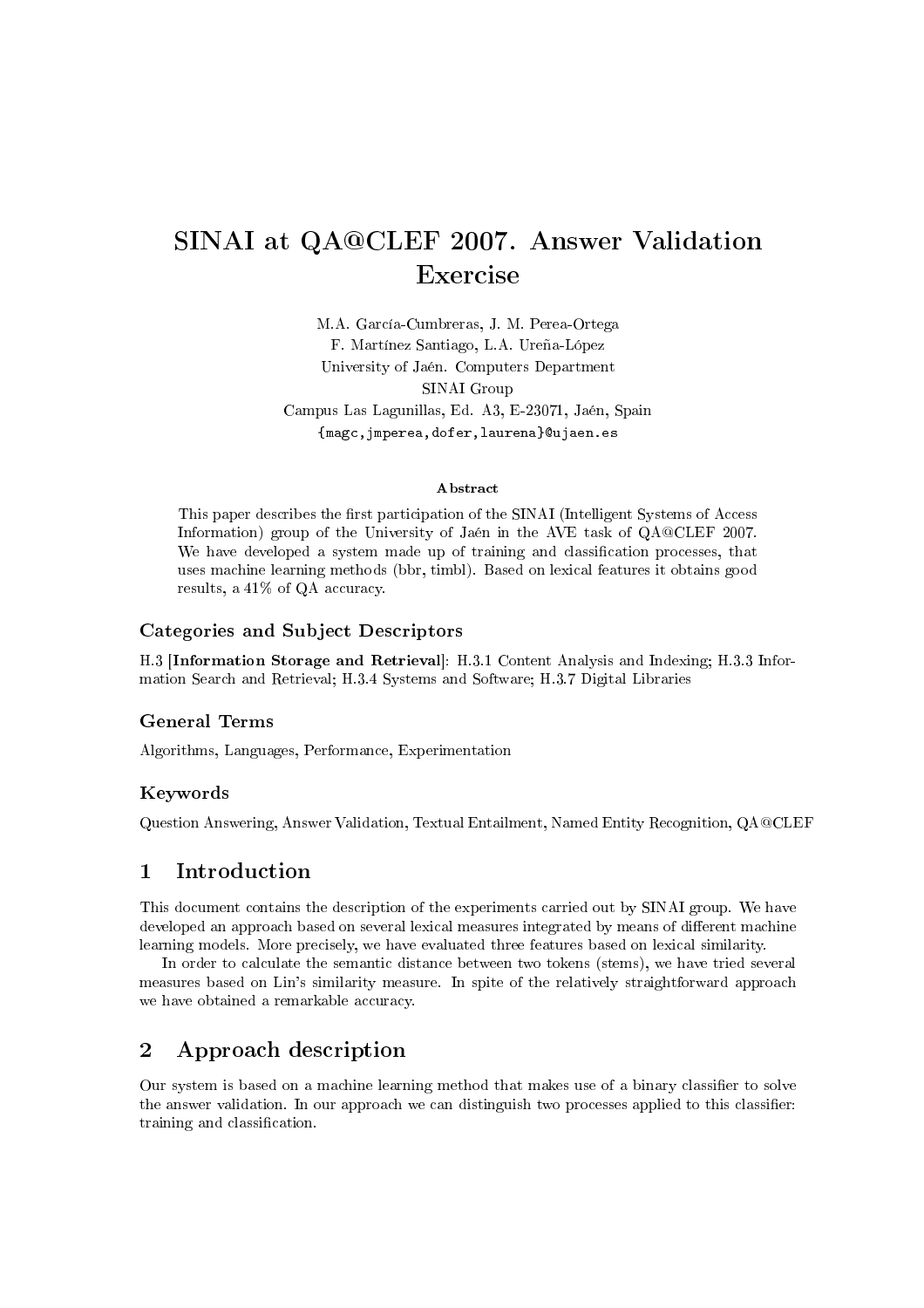In the training process we have extracted several features for all the used training collections<sup>1</sup>. Previous results have been evaluated using the existing entailment judgements of these collections, and ML parameters have been adjusted.

We have trained the classifier obtaining a *learned model* that will be used later in the classification process.

In the classification process we also extract the same features used in the training process for each pair question-answer. The classification algorithm uses these features and the *learned model* obtained in the training process. This algorithm returns a boolean value (correct or incorrect) for each pair question-answer. Figure 1 describes the system architecture.



Figure 1: System architecture

The extracted features are related to the lexical similarity. In our experiments we have applied different lexical similarity measures. All these features are explained below.

#### 2.1 Lexical similarity

This experiment approaches the textual entailment task, based on the extraction of a set of lexical measures, that check the existing similarity between the hypothesis-text pairs. Our approach is similar to [3] but the matching between pairs of words is relaxed by using the Lin's similarity measure[5] through Wordnet hierarchy. More concisely, we have applied simple matching, Binary Matching and Consecutive Subsequence Matching. In this task we have considered the answers as hypotheses and questions as texts.

Before the calculation of the different measures, the first step was to preprocess the pairs using the English *stopwords* list. Then, we have used the  $GATE<sup>2</sup>$  architecture to obtain the stems of tokens. Once the stems have been obtained, we have applied four different measures or techniques:

<sup>&</sup>lt;sup>1</sup> Answer Validation Exercise training collection and Third Recognizing Textual Entailment Challenge (RTE3) training.

 $^{2}$ http://gate.ac.uk/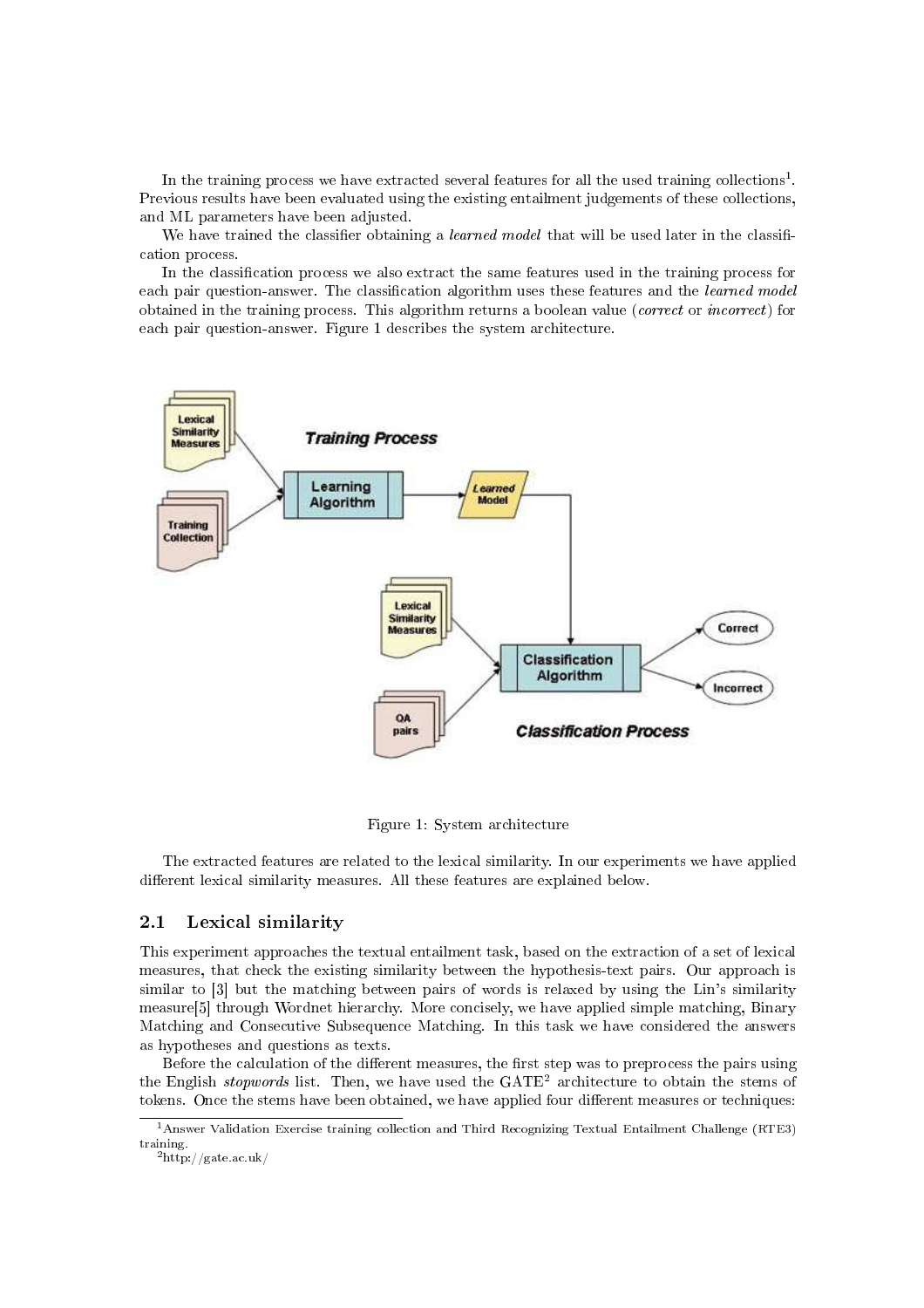• Simple Matching: this technique calculates the semantic distance between the stems of each question and its answer. If the distance exceeds a threshold, both stems are considered similar and the similarity weight value increases in one. The accumulated weight is normalized dividing it by the number of terms of the answer (hypothesis). In this experiment we have considered the threshold 0.5. The values of semantic distance measure range from 0 to 1. In order to calculate the semantic distance between two stems, we have tried several measures based on WordNet [1]. Lin's similarity measure [5] was shown to be best overall measures. It uses the notion of information content and the same elements as Jiang and Conrath's approach  $[4]$  but in a different fashion:

$$
sim_L(c_1, c_2) = \frac{2 \times \log p(iso(c_1, c_2))}{\log p(c_1) + \log p(c_2)}
$$

where  $c_1$  and  $c_2$  are synsets,  $lso(c_1,c_2)$  is the information content of their lowest superordinate (most specific common subsumer) and  $p(c)$  is the probability of encountering an instance of a synset c in some specific corpus  $[6]$ . The Simple Matching technique is defined in the following equation:

$$
SIM_{matching} = \frac{\sum_{i \in H} similarity(i)}{|H|}
$$

where H is the set that contains the elements of the answer (hypothesis) and  $\textit{similarity}(i)$ is defined like:

$$
similarity(i) = \begin{cases} 1 & \text{if } \exists j \in T \, \text{sim}_L(i, j) > 0.5\\ 0 & \text{otherwise} \end{cases}
$$

• Binary Matching: this measure is the same that the previous one, but modifying the similarity function:

$$
similarity(i) = \begin{cases} 1 & \text{if } \exists j \in T \ i = j \\ 0 & \text{otherwise} \end{cases}
$$

• Consecutive Subsequence Matching: this technique relies on forming subsequences of consecutive stems in the answer (hypothesis) and matching them in the question (text). The minimal size of the consecutive subsequences is two, and the maximum is the maximum size of the answer. Every correct matching increases in one the final weight. The sum of the obtained weights of the matching between subsequences of a certain size or length is normalized by the number of sets of consecutive subsequences of the answer created for this length. These weights are accumulated and normalized by the size of the answer less one. The Consecutive Subsequence Matching technique is defined in the following equations:

$$
CSS_{matching} = \frac{\sum_{i=2}^{|H|} f(SH_i)}{|H| - 1}
$$

where  $SH_i$  is the set that contains the subsequences of the answer with i size or length and  $f(SH_i)$  is defined like:  $\overline{ }$ 

$$
f(SH_i) = \frac{\sum_{j \in SH_i} matching(j)}{|H| - i + 1}
$$

where

$$
matching(i) = \begin{cases} 1 & \text{if } \exists k \in ST_i \ k = j \\ 0 & \text{otherwise} \end{cases}
$$

where  $ST_i$  represents the set that contains the subsequences with i size from question (text).

• Trigrams: this technique relies on forming trigrams of words in the answer and matching them in the question. If an answer trigram matches in question, then the similarity weight value increases in one. The accumulated weight is normalized dividing it by the number of trigrams of the answer.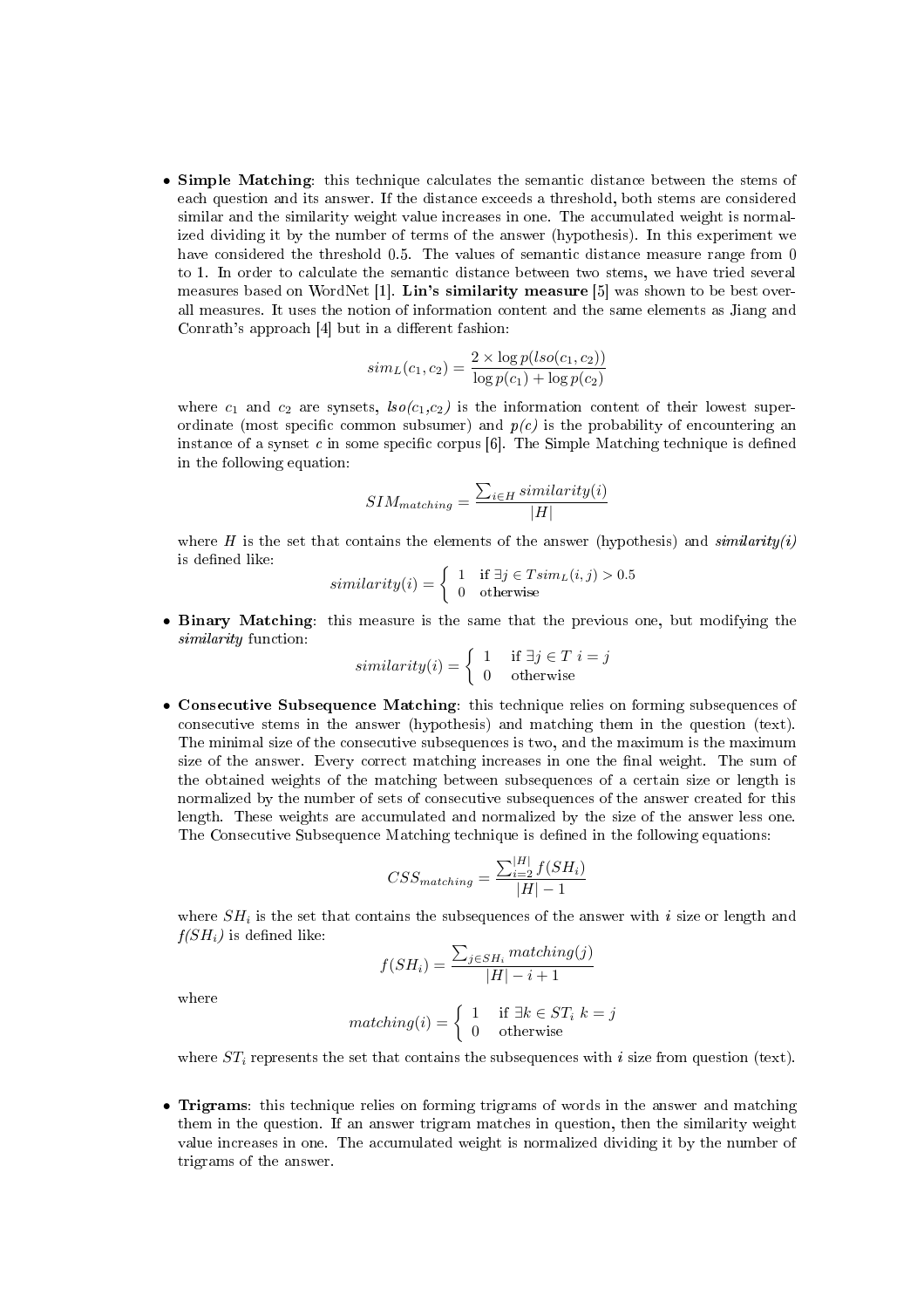| Experiment | Classifier - | Train Data         | F measure | ga accuracy |
|------------|--------------|--------------------|-----------|-------------|
| Exp1       | BBR.         | RTE-3              | D. 19     | 0.08        |
| Exp2       | TiMRI        | RTE-3 and AVE-2007 | 0.37      | 0.41        |

Table 1: Results with TiMBL and BBR classifiers.

### 3 Experiments and Results

The algorithms used in the experiments as binary classifiers are two: Bayesian Logistic Regression  $(BBR)^3$  and TiMBL [2]. Both algorithms have been trained with the *devel* data provided by the organization of the Pascal challenge (RTE-3) and the AVE task of CLEF.

As it has been explained in previous sections, a model is generated via the supervised learning process. This model is used by the classication algorithm, which will decide whether an answer is entailed by the given snippet or not.

Table 1 shows two official results:

where:

- Exp1 uses three features: three lexical similarities  $(SIM<sub>matching</sub> + CSS<sub>matching</sub> + Tri$ grams). The model has been trained using the devel data provided by the organization of the Pascal challenge, RTE-3, and the ML method used was BBR. comparison.
- Exp2 uses the same three features. The model has been trained using the devel data provided by the organization of the Answer Validation Exercise task, AVE-2007, and the devel data provided by the organization of the Pascal challenge, RTE-3. The ML method used was TiMBL.

As we expected, the best result is obtained by means of the use of both devel collections, RTE-3 and AVE-2007, and the use of TiMBL. We have to investigate why both results are too different.

### 4 Conclusions and Future work

In spite of the simplicity of the approach, we have obtained remarkable results: each set of features has reported relevant information, concerning to the entailment judgement determination. Our experiments approach the textual entailment task being based on the extraction of a set of lexical measures that show the existing similarity between the hypothesis-text pairs.

We have applied simple matching, Binary Matching and Consecutive Subsequence Matching, but the matching between pairs of words is relaxed by using the Lin's similarity measure through Wordnet hierarchy.

Finally, we want to implement a hierarchical architecture based on constraint satisfaction networks. The constraints will be given by the set of available features and the maintenance of the integrity across the semantic interpretation process.

# 5 Acknowledgments

This work has been partially supported by a grant from the Spanish Government, project TIMOM (TIN2006-15265-C06-03), and the RFC/PP2006/Id\_514 granted by the University of Jaén.

### References

[1] Alexander Budanitsky and Graeme Hirst. Semantic distance in wordnet: An experimental, application-oriented evaluation of five measures. 2001.

 $3$ http://www.stat.rutgers.edu/~madigan/BBR